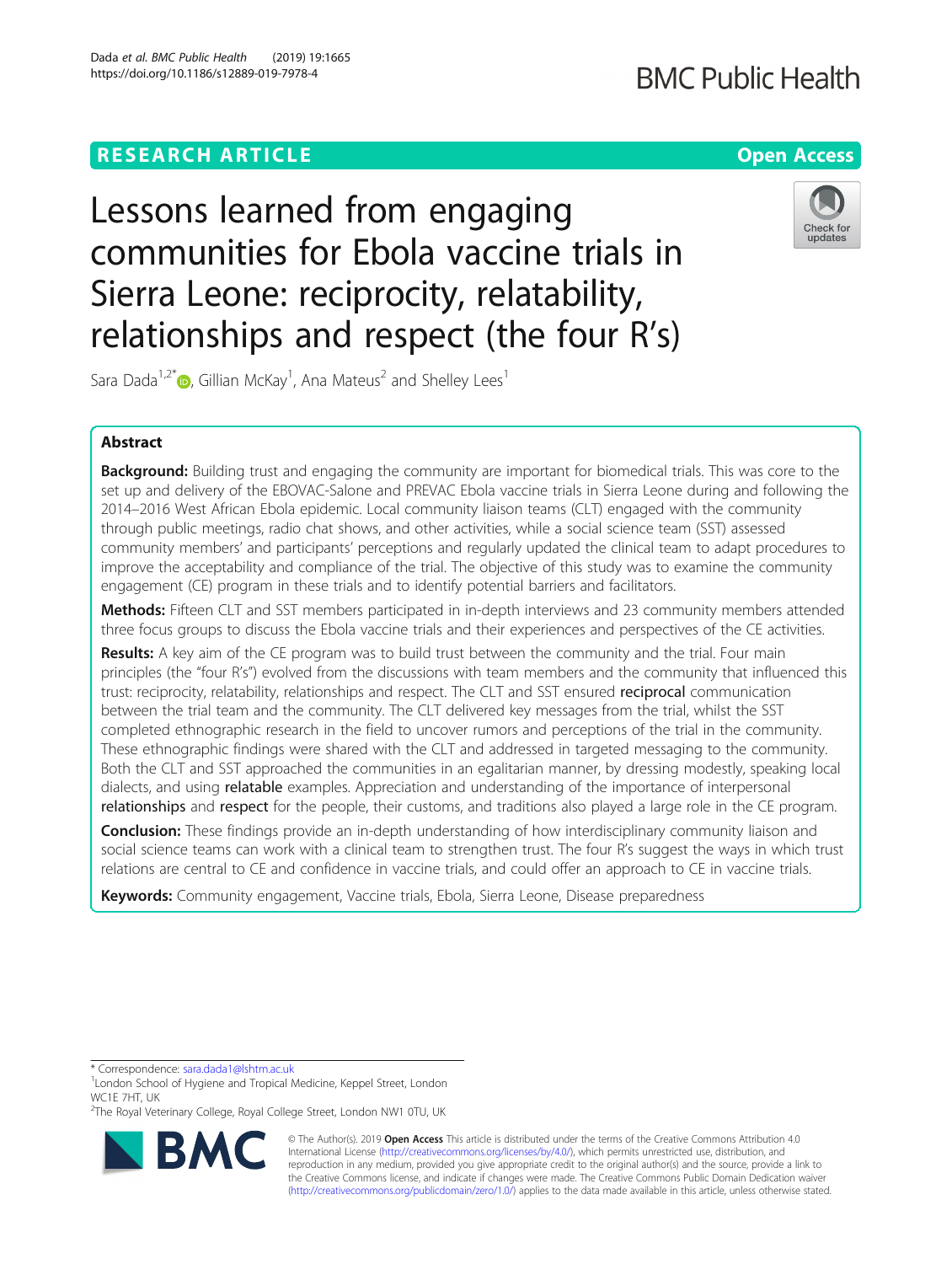#### Background

Community engagement (CE) is an important dimension of disease control and preparedness interventions. Responses to the Ebola outbreak in West Africa between 2013 and 2016 understandably necessitated methods to engage the community in interventions to achieve effective disease control [\[1](#page-11-0)]. Amongst these response programs were the numerous Ebola vaccine trials implemented to prove an effective vaccine for Ebola virus disease (EVD). The EBOVAC-Salone and PREVAC vaccine trials' CE programs were developed and delivered as a collaboration between the Innovative Medicines Initiative (IMI)-funded Ebola Vaccine Deployment, Acceptance and Compliance (EBODAC) and the Ebola vaccine (EBOVAC1) projects in Sierra Leone. This paper examines the relationships between trust, CE, and acceptance of a clinical trial.

#### Community engagement in biomedical research

CE is used for a variety of capacities in biomedical research including participatory research and research evaluations [\[2](#page-11-0)]. Dicket et al. (2005) have proposed four main goals of CE: "enhanced protection, enhanced benefits, legitimacy, and shared responsibility"  $[3]$ , p.1124]. How the public engages with biomedical research can influence the design, implementation strategy, level of uptake, and impact of disease control and prevention programs. As research in low and middle income countries (LMICs) increases, CE has become an increasingly important part of biomedical research methods and procedures, especially in programs involving vulnerable populations [[4](#page-11-0)–[6](#page-11-0)].

CE is important in biomedical research because it provides an opportunity for the researchers to understand the community's needs and priorities [\[2](#page-11-0)]. CE may also help mitigate challenges faced by biomedical research. For example, CE activities can address public mistrust towards biomedical research by demonstrating respect for the communities involved in the research program [[7,](#page-11-0) [8\]](#page-11-0). In addition to the potential benefits of CE, a review of evidence conducted by Attree et al. highlighted the potential for unintended negative impacts [\[9](#page-11-0)]; these include physical and mental exhaustion from the requirements of engagement that may not always outweigh the expected benefits [\[9](#page-11-0)] as well as further entrenching existing inequalities influenced by power and resource prioritization [[10](#page-11-0)]. Furthermore, CE requires not only time and resources, but also researchers that are competent and capable of taking on the challenges of establishing this engagement with the community [[11\]](#page-11-0).

Some barriers to CE can arise from challenges in establishing equal relationships with the community. Biomedical research programs come with an imbalance in power between the researchers and the community, which could hinder CE if it is not acknowledged in a transparent and productive way [[12](#page-11-0)]. This relationship can be particularly strained in marginalized communities where citizens may not have regular access to health care and the resulting benefits of biomedical research [[12\]](#page-11-0). Additionally, existing relationship structures within a community may pose challenges in CE as participation can reflect existing "social hierarchies and economic or political divisions" [ [\[10](#page-11-0)], p.457].

To be successful many CE activities rely on mutually beneficial relationships and high levels of trust between the research program and the community [[13](#page-11-0)–[15\]](#page-11-0). In order to develop trust with the community, a study on the informed consent practices of a vaccine trial in Kenya used both external technical experts and local field assistants who were known to the community to convey information about a trial before it began [[15\]](#page-11-0). Relationships are important to CE and biomedical research because they provide an avenue for researchers to understand the priorities, needs and context of a community [[12\]](#page-11-0). The relationships between the community and the research program can also influence the community members' perception of the research study and their willingness to participate [\[15](#page-11-0)].

#### Community engagement in practice

MacQueen et al. (2015) have noted there were few guidelines available for the implementation and evaluation of CE programs in the context of global health [[5](#page-11-0)]. Amongst existing guidelines, the Good Participatory Practice (GPP) Guidelines, developed by AIDS Vaccine Advocacy Coalition (AVAC) and the Joint United Nations Programme on HIV/AIDS (UNAIDS), provide guidance on engaging stakeholders in the design and implementation of clinical trials [[16](#page-11-0)]. This document outlines six guiding principles (respect, mutual understanding, integrity, transparency, accountability, and community stakeholder autonomy) and various practices that could be used to develop beneficial relationships and engagement between trials and stakeholders [[16\]](#page-11-0). Since being developed for HIV prevention trials in 2011, the GPP guidelines have been adapted and applied to engage stakeholders in various other research areas including tuberculosis and emerging pathogens [[16](#page-11-0)–[19\]](#page-11-0). While stakeholder engagement has become acknowledged as key to improving uptake and efficacy of trials, there has been limited documented evaluation on the actual implementation of the framework outlined by the GPP [[17](#page-11-0), [20](#page-11-0)–[24\]](#page-11-0).

Further to this limitation, Lavery et al. (2010) argue that there is little evidence on what makes CE effective in different contexts [[14\]](#page-11-0). This highlights the gap in current discourse around CE and health interventions. Existing research on effective CE has revolved around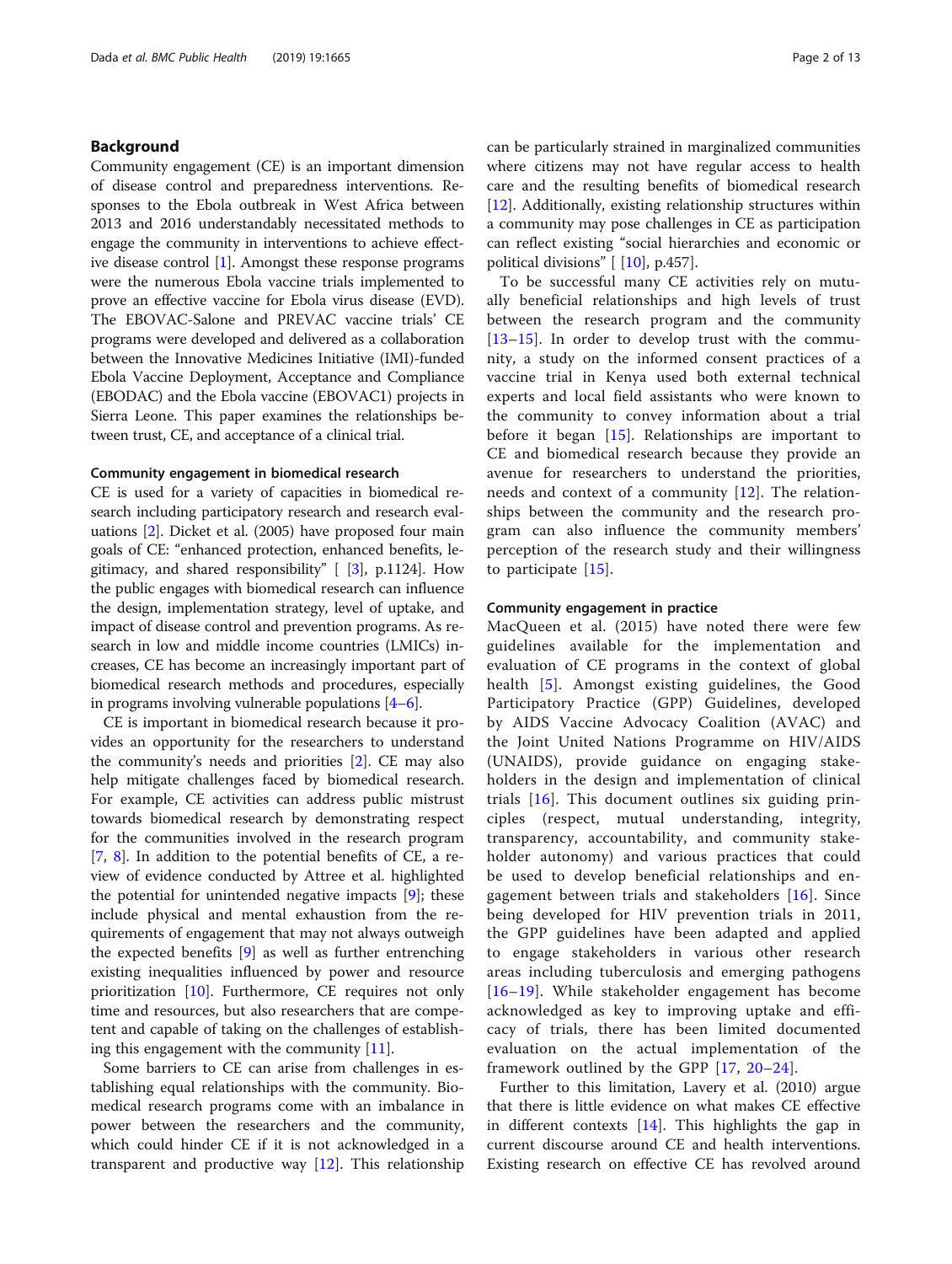participation in biomedical research such as vaccine trials. Much of this research centered on the social relationships influencing individual involvement [[25](#page-11-0)] and the ethical implications of CE in biomedical research. For example, a study in Kenya found that CE enabled researchers to take opinions and concerns of participants into account at an early stage to adapt messages and identify effective methods to address any ethical issues that might emerge  $[26]$  $[26]$ . There is an opportunity to build on such work to use CE in the development of health interventions or clinical trials.

#### Ebola in West Africa

Between 2013 and 2016, multiple countries in West Africa experienced outbreaks of EVD [\[27](#page-11-0)]. Beginning in Guinea, the virus spread to Sierra Leone in May 2014 through human-to-human transmission and continued for a sustained period [\[28\]](#page-11-0). Three months into the EVD outbreak, the World Health Organization (WHO) declared the EVD outbreak a Public Health Emergency of International Concern [\[27\]](#page-11-0). As of March 27th 2016, Sierra Leone experienced 14,124 confirmed, probable, and suspected cases and 3955 deaths due to EVD [\[29\]](#page-11-0). Interventions responding to the outbreak focused on containment strategies such as case isolation, contact-tracing and quarantine, and the training and implementation of sanitary funeral practices [\[30](#page-11-0)]. These non-pharmaceutical methods were emphasized because of the lack of experimental vaccines and treatment options at the beginning of the epidemic [\[31](#page-11-0)]. Two additional preventive interventions were also relevant in the 2014 Ebola response: infection control in health care settings and avoiding contact with bush meat and bats [[32](#page-11-0)].

What was notable about the Ebola response in West Africa was the delayed response in effectively addressing the outbreak. Initial responses were lacking and may have been impeded by political or structural factors [\[33\]](#page-11-0). Other factors that served as barriers in controlling the outbreak and implementing interventions, included: mobile populations, lack of trust in governments, weak health systems and poor coordination [\[34\]](#page-11-0). These challenges were exacerbated by "inadequate communication strategy, misconceptions around the disease, ignorance of local culture and customs, and lack of involvement of local communities in the control strategies" which led to further distrust and reluctance from the communities [ [[35](#page-11-0)], p.1]. For example, the association between some funeral rites and risk of EVD transmission [\[36\]](#page-12-0) was poorly addressed until responders considered the cultural and social norms behind these behaviors and consulted local community members to implement safe and culturally respectful burial practices [[1,](#page-11-0) [37\]](#page-12-0).

In the early months of responding to the Ebola outbreak, the focus of many communication strategies was "sensitization, emphasizing that local populations lacked knowledge on Ebola and that 'traditional practices'

spread disease" [ [[38](#page-12-0)], p.2]. This focus on correcting misinformation did not engage the community in the process as an equal party. Other critics, explained that health messages failed to include practical information communities needed answered in real time such as "How do I manage a family of children, including infants and toddlers, in quarantine?" [[39](#page-12-0)]. Hence, involving local communities and empowering community-based management were pivotal to containing EVD [\[39](#page-12-0)]. Laverack and Manoncourt emphasized this importance and found that intergovernmental agencies and non-governmental organizations (NGOs) learned from earlier mistakes and made an effort to increase CE later on in the response. These authors also argued for a reciprocal engagement approach that utilized bottom up communication strategies and incorporated local involvement [\[40\]](#page-12-0).

One aspect of the West Africa Ebola response saw the fast-tracked implementation of trials to test candidate vaccines. Amongst these, the EBOVAC-Salone trial was set up with a CE approach, during the ongoing outbreak response, raising many challenges around conducting research in an emergency setting [[41\]](#page-12-0). This paper will explore the CE approach implemented in two vaccine trials during and post the West Africa Ebola epidemic. The perspective taken will focus not on the ethical implications of CE, but rather on how it has been implemented in two case settings.

#### Ebola vaccine trials in Sierra Leone

The EBOVAC-Salone vaccine trial was implemented to test a candidate Ebola vaccine in 2015, whilst the Ebola outbreak was still ongoing in West Africa. The trial was led by EBOVAC1 and supported by EBODAC. This trial studied a two-dose prime-boost vaccine developed by Janssen Pharmaceuticals and Bavarian Nordic in the Kambia District, one of the last districts in Sierra Leone reporting Ebola cases [\[42](#page-12-0)]. When setting up the trial, researchers considered the importance of understanding the socio-cultural context to build trust and engage with community members [\[38\]](#page-12-0). Because the Ebola outbreak was ongoing while these trials were developed, the climate, fear, and stigma around the disease and potential vaccine were a significant concern. Acceptance of the vaccine, which would be necessary for the clinical trials' operation, could be influenced by multiple factors including: the social and cultural context of the population, perceptions of vaccine efficacy or safety, and trust or distrust in national and international authorities [\[43](#page-12-0)–[45](#page-12-0)]. In the setting of the West Africa Ebola outbreak, resistance to outbreak response was not uncommon with reported cases of violence against health care workers [[46](#page-12-0), [47\]](#page-12-0) and resistance to the ring vaccination trial in the area of Macenta in Guinea [\[48](#page-12-0)]. The two-dose nature of the prime-boost vaccine being studied added another layer of complexity to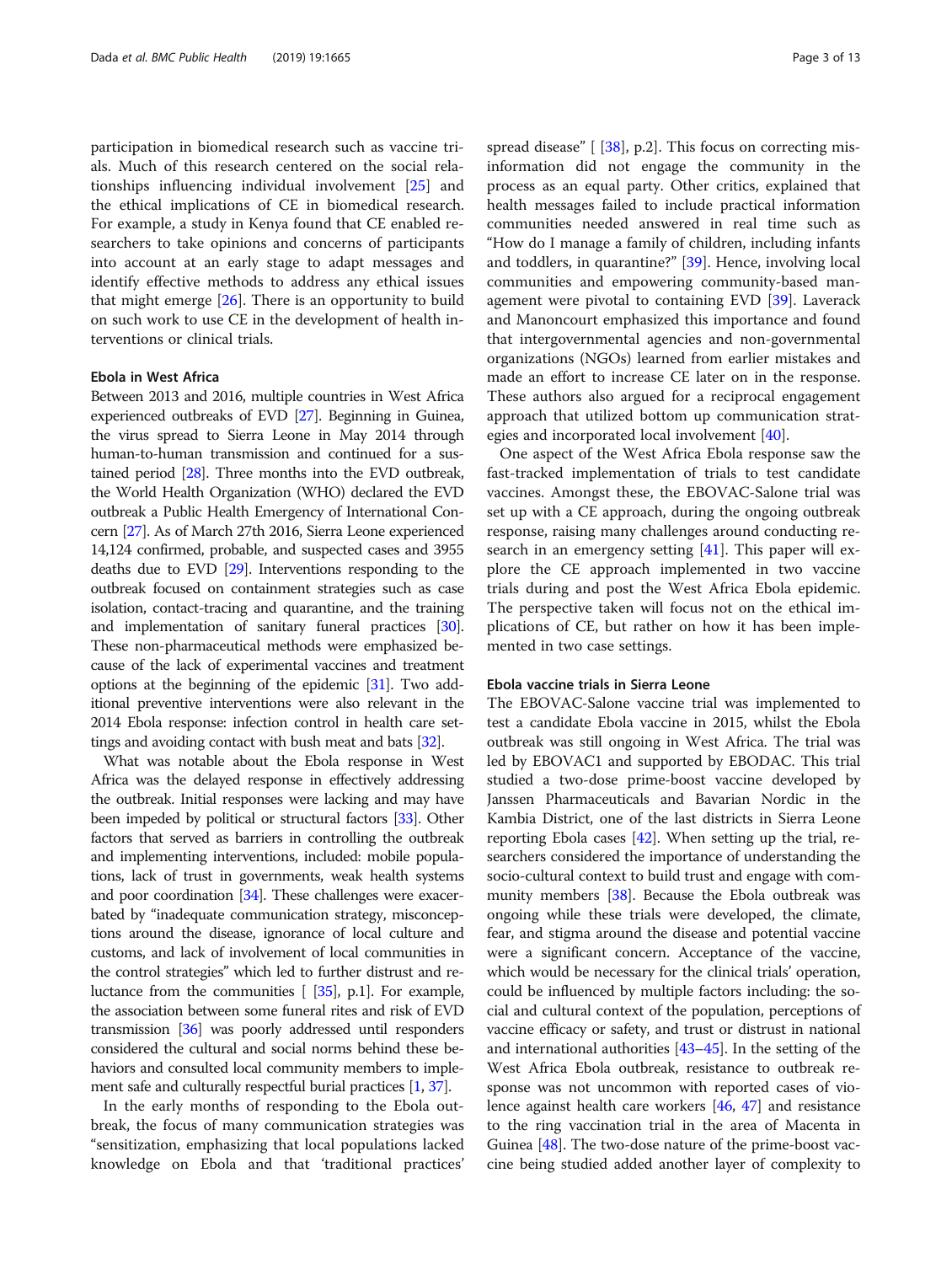<span id="page-3-0"></span>the challenges behind vaccine acceptance and compliance by necessitating every participant to receive the right vaccine at the right time. To address these challenges, the EBODAC project focused on communications, technology and community engagement to support the EBOVAC-Salone and later PREVAC clinical trials in Sierra Leone.

The subsequent community engagement program implemented in the EBOVAC-Salone trials was shaped by the importance of understanding and tailoring communications to the local context [[49\]](#page-12-0) as well as previous participatory research techniques used in HIV prevention trials in Tanzania [\[50](#page-12-0)]. The use of a "community liaison system" [[50\]](#page-12-0) that connected the trial to the community was integral to the EBODAC/EBOVAC community engagement structure as demonstrated by Fig. 1.

In this structure, the trial recruited two local teams: a community liaison team (CLT) and a social science team (SST). The CLT, comprised of nine locally recruited staff employed by the University of Sierra Leone's College of Medicine and Allied Health Sciences (CoHMAS) and two LSHTM supervisors. The team received background training on clinical trials and were responsible for implementing the CE strategy, monitoring rumors and concerns circulating in the community, and providing information about the trial at national and international levels. The SST was comprised of four locally recruited research assistants, a data analyst, a transcriptionist, and an LSHTM social scientist. This team explored community and participant perceptions and experiences of the study and the socio-cultural context. For example, in investigating trial participants' reasons for joining the trial, the SST found community members were motivated by altruism, curiosity, access to health and the vaccine, and expectations of some benefit [\[51](#page-12-0)]. The SST conducted this ethnographic work independently from the recruitment efforts of the CLT, but these two teams informed each other as well as the clinical team to address rumours and misconceptions circulating in the community [[38,](#page-12-0) [51](#page-12-0)]. The CLT was specifically trained as a connecting mechanism between the community and the trial. Notably, the SST was trained to be independent from the trial. The reality of how this was perceived will be discussed further.

The same CLT/SST approach was adopted in the PRE-VAC trial in Mambolo, Sierra Leone which started approximately two and a half years after the EBOVAC-Salone trial in May 2018. The PREVAC trial examines three different experimental vaccines which are compared with a placebo [\[52\]](#page-12-0).

#### Methods

We conducted a qualitative study to explore the experiences of conducting CE for the two vaccine trials that were set up during and after the 2014–2016 Ebola outbreak in Sierra Leone. This research used two case studies (i.e., the EBOVAC-Salone trial in Kambia and the PREVAC trial in Mambolo) to compare strategies and identify barriers and facilitators related to CE. Data were collected in Sierra Leone in May 2018. This was towards the end of the EBOVAC-Salone trial and in the first few weeks of the PREVAC trial.

One researcher (SD) conducted in depth, semistructured interviews (IDIs) with EBOVAC-Salone and PREVAC CLT and SST members (15 participants). Participants were recruited using convenience sampling,

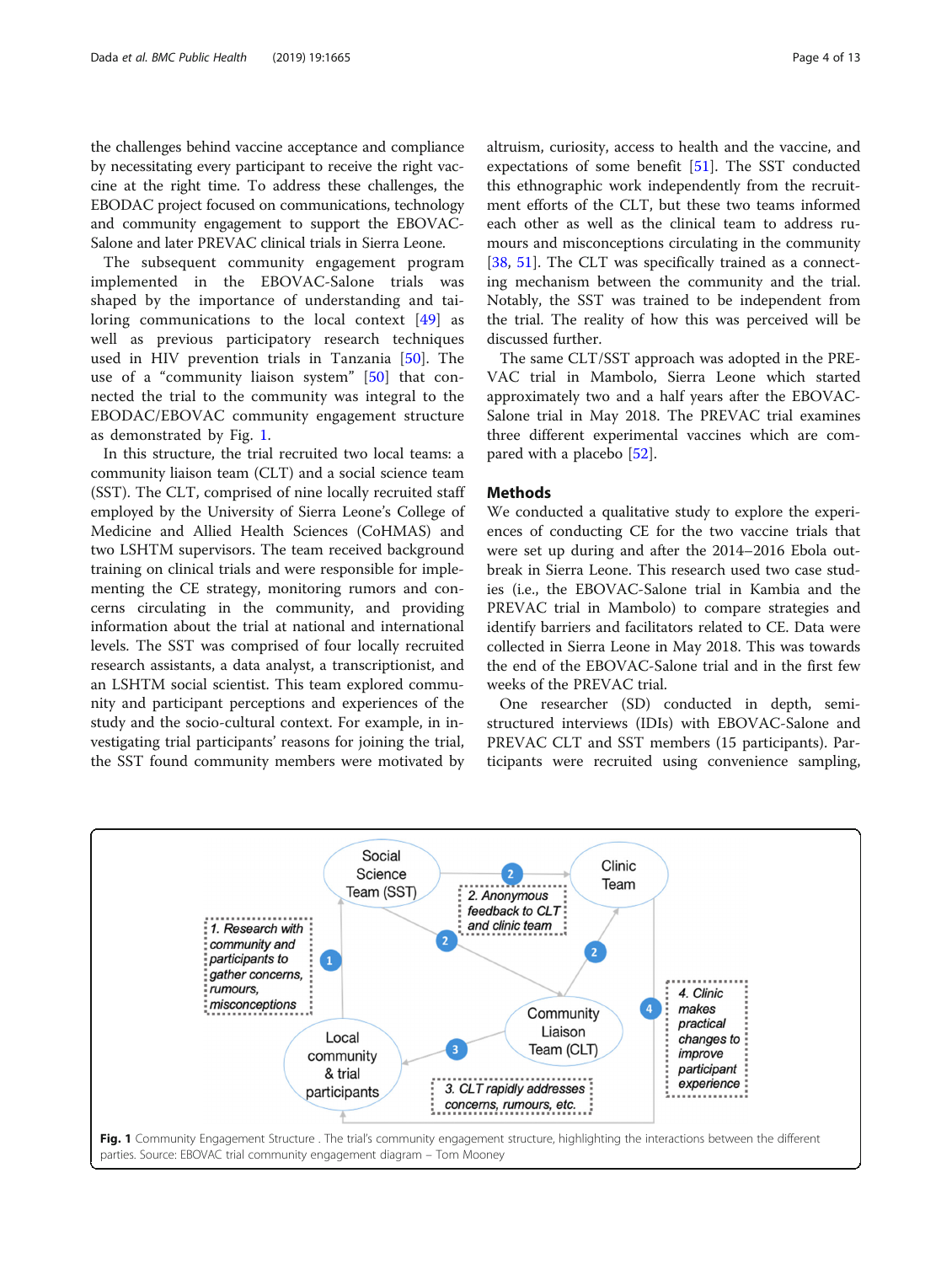based on team members' availability. Interviews were conducted in English as all CLT and SST members were English-speakers. IDIs focused on the individual's role in the trial and/or Ebola epidemic as well as their understanding of the CE model being used. Specific interview questions included: "What is your role on the trial? What are the key issues that arise during engagement? How do you think the community engagement you do addresses these concerns? Describe your experience working with the other trial teams." Some of the interviewees were involved in both trials and were therefore able to compare their experiences of the two.

In parallel to the IDIs, one researcher (SD) conducted focus groups discussions (FGD) with community members living near to each trial site (2 FGDs) and with local leaders in Kambia (1 FGD). An FGD for local leaders in Mambolo was not conducted because of the unavailability of potential participants. FGDs were conducted with community members and local leaders due to time constraints and based on the advice from the SST that FGDs would be more conducive to free-flowing conversations in the community, especially when approached by a foreigner. FGD participants were recruited through a purposive sampling method; a local research assistant reached out to potential volunteers based on conversations and referrals from the SST. The local research assistant supported FGDs when language translation was necessary. These FGDs focused on participants' experiences with the Ebola epidemic and with information activities around the trials. Specific questions included: "How did you receive information about the trial? Tell me about your experiences with the people delivering this information? What suggestions would you make to improve the community engagement around the trial?" Discussions and interviews were audio recorded with the permission of the participants and notes were taken by the interviewer. Interviews were transcribed (and translated where necessary). All interviews were anonymized to ensure confidentiality. After the first few interviews, themes emerging through initial thematic analysis were incorporated into the interview guide and explored in subsequent interviews. For example, when multiple interviews described the importance of 'respect' in the community engagement activities, the interviewer incorporated questions about how the trial teams demonstrated respect to the community in subsequent interviews and focus groups. IDI and FGD interview guides are provided in Additional file [1](#page-10-0).

#### Data analysis

Interview transcripts were imported into NVivo 12 Software. Another researcher conducted an overall thematic analysis of the data. As the data were analyzed, a working analytical framework emerged (the Four R's) and was then used to identify similarities and differences as well as possible relationships in the entire data set [\[53](#page-12-0)]. Given staff time constraints, double coding of all interviews was not possible. However, one interview was double coded by another researcher with experience in qualitative research in Sierra Leone for validation of identified themes. This is an acknowledged limitation of this study. While a comparative analysis was not formally used, similar findings that align or do not align have been presented in the results. The results from this study are presented in two parts: how the community engagement program functioned (the roles of the teams) and why it functioned well (the Four R's).

#### Ethical considerations

Ethics approvals were obtained from the Sierra Leone Ethics and Scientific Review Committee and the London School of Hygiene and Tropical Medicine (LSHTM). All study participants were volunteers, received participant project information sheets, provided written consent and agreed to have their anonymized quotations included in publication. FGD participants received a small travel allowance of 20,000 Sierra Leonean Leones (approximately £2) and light refreshments. This was in line with ethical approaches within the trials and the Sierra Leone research community.

Findings are presented as quotes or paraphrased descriptions using the following notation: CLTxxx and SSTxxx refer to IDI participants with an anonymized identification number while FGDxxx is attributed to a particular focus group but not a specific participant.

#### Results

The findings of this study provide insight on the delivery of a community engagement programme primarily from the perspective of the individuals delivering it. The CLT felt their role was to explain the trial and its importance to the community, recruit participants and to address any rumours or misconceptions the community had about the trial (CLT004). They did this through a variety of activities including one-to-one stakeholder meetings, group area meetings, public performances and radio jingles (CLT002, CLT009, CLT010). The SST served two functions. The first was to support the trial through power mapping to understand the community's leadership structure, community household mapping to collate geographic locations, and ethnographic research to explore rumours and concerns circulating in the community of interest (SST001, SST002, SST004). The second was to produce independent research on the social aspects of the trial to understand what factors led people to participate in the trial and their experiences as participants (SST001). Finally, the Participant Advisory Group (PAG) was a group of trial participants that served in an auxiliary capacity to the trial. They held their own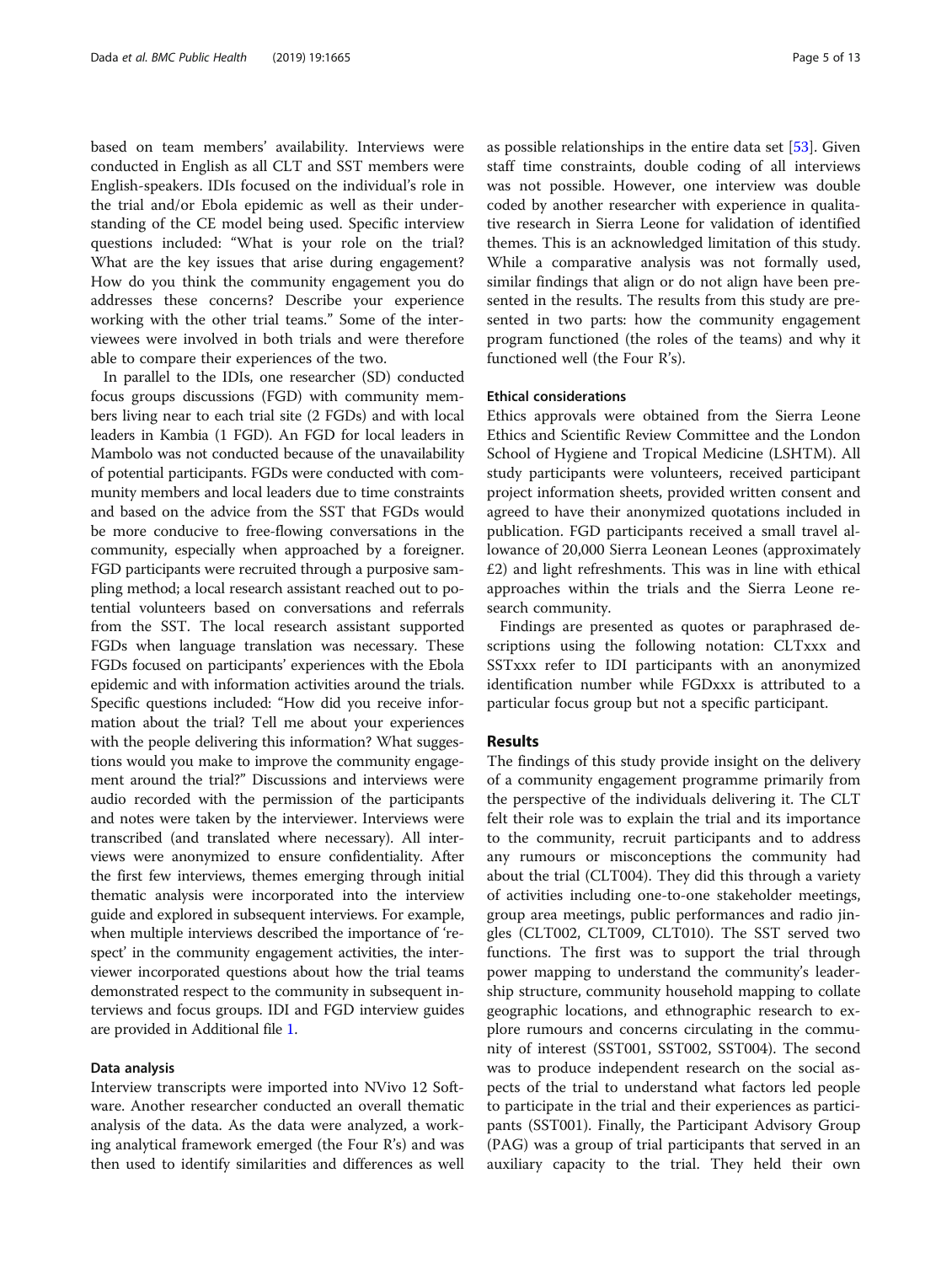meetings to discuss grievances and concerns and reported their priorities for action back to the trial (CLT004).

SST and CLT members that were interviewed brought up a number of challenges faced in recruiting participants for the trial. It was often difficult to locate people because they did not know their addresses or because they had businesses or farms that kept them out of the house all day. Due to the community members' busy schedules, the CLT would conduct their house-to-house visits early in the morning or late in the evenings and would ask organization leaders to book times that worked best for their members for area meetings (CLT002, CLT003, CLT004, CLT007). From the perspective of the CLT, many in the community were unwilling to listen to anything relating to Ebola because of residual fear of the disease based on their community's recent experiences with it (CLT001) or could be unwilling to attend meetings or discuss the trial because "people's minds are very fixed from what they told them [during the outbreak]" (CLT008). This perception of an unwillingness to learn about the experimental vaccine was verified during FGDs in Mambolo and Kambia (FGD001, FGD002). Local community leaders in Kambia explained that they did not trust this experimental vaccine when they first heard of it because of the experiences they had during the outbreak where they were also told there was no medicine to cure Ebola (FGD002). These were some of the sources behind the hesitancies that the SST and CLT would need to address.

Interestingly, both teams described themselves as a bridge between the trial and the community. This could be because both teams felt they were a mechanism that ensured that the voices of the community were raised and heard by the clinical trial team. While both teams viewed themselves in this similar capacity, they carried out this role in different ways. While the CE program structure had a few mechanisms for feedback (Fig. [1](#page-3-0)), CLT and SST members typically described a flow of information that is represented in Fig. 2.

This section describes four characteristics of the CE program and the dynamic presented above that were uncovered throughout the interviews.

#### The Four R's

Trial team members expressed positive impressions of their work in the community, citing the high number of trial participants as evidence of their success. When asked about how the CE work of the trial had been successful, both individual team members and FGD participants pointed to the importance of trust. As one CLT member said:

If people do not have confidence in you, […] you will not succeed. Yes, the first thing is confidence building – trust. People need to have trust in you that presented the message. If they do not have trust in you, even when you present the message, they will sit down and listen to you, [but] these people do not accept the messaging.. . (CLT008).

Throughout the interviews, four concepts emerged relating to the activities of both the CLT and SST: reciprocity, relatability, relationships, and respect. These were not formal principles that staff were trained on, but they helped establish the trust between the community and the trial staff through their delivery and influenced the success of the CE.

#### Reciprocity

There were several ways through which this CE model established a reciprocity that created effective engagement. The first was the CLT-SST feedback loop that allowed for any issues in the community to be both heard and addressed. Another avenue that created this reciprocal relationship was the exit interviews conducted by SST members at the clinic. These conversations, that occurred at the end of a participants' visit to the clinic, allowed the SST to bring information from the trial participants back to the trial – both the CLT and clinic

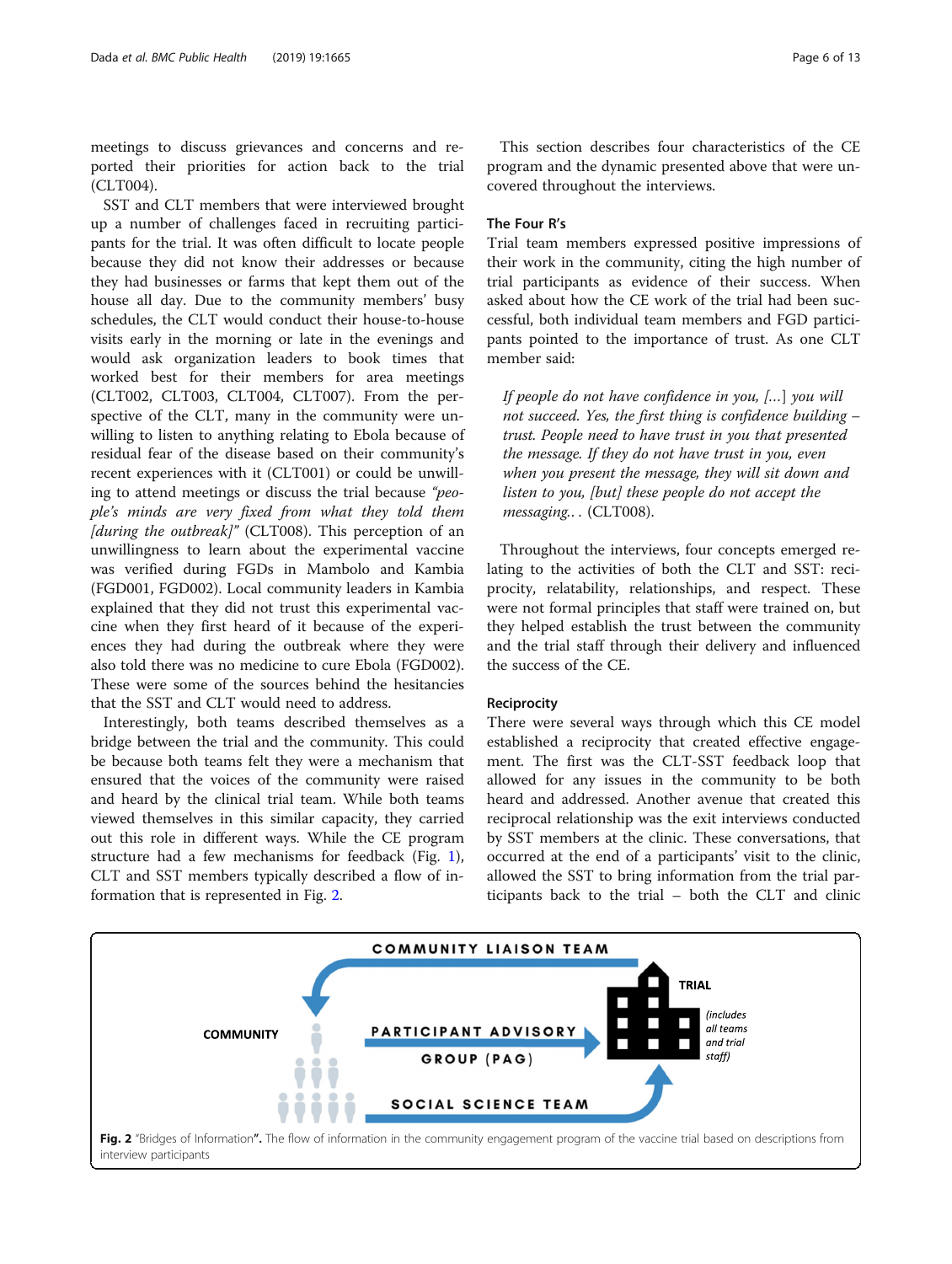staff. This forum was also appreciated by the community members:

One thing I love about them whenever you go there for the marklate [vaccine] immediately after taking the marklate [vaccine] they have an interview room where they will take you and whatever you say there is secret. They give you confidence to ask questions ... (FGD002).

This opportunity to provide confidential feedback, including potentially negative feedback or criticism, on their experience built trust among the community members towards the trial. This sentiment also echoed an SST member's comments on how their team provided an aspect of care – an opportunity for feedback and follow up – typically missing from the hospitals and health care system in Sierra Leone (SST001). Trial participants were also able to discuss and provide feedback on the trial through the established PAG. This group contributed to the trial by bringing participants together to discuss with each other their grievances. This group was completely independent of the trial, with the ability to bring certain issues to the trial team's attention.

Reciprocity could also be seen in the format of area meetings held by the CLT. At these meetings, community members had an opportunity to ask their own questions after the trial staff presented their information. In addition to answering questions, CLT members would interact with meeting attendees to keep them engaged and interested. A CLT member explained:

We ask them questions – how are they getting the message. We tell them 'ask us questions.' If they don't ask us we say okay we will ask you. We interact.. . We will ask them the questions.. . How many marklates [vaccines] are they giving you? They tell us. If they make a mistake we correct them. (CLT003).

By consulting local authorities, the trial teams were able to improve the trial procedures to make them more acceptable to participants. One challenge they faced in May 2018 was how the holy fasting month of Ramadan would affect trial participation. A CLT member explained that they approached this challenge by reaching out to the religious leaders for advice on what they thought the appropriate response to questions about what the religion says about observing the month of Ramadan and participating in a trial that involves injections or drawing blood (CLT010). This inclusion demonstrated both a respect (another one of the four principles) for local leaders and beliefs as well as reciprocity as the community contributed directly to the functioning of the trial. The overlap between reciprocity and respect was also clear in the practice of providing refreshments during meetings. An SST member that observed area meetings in both trials described the importance of these:

This model of providing the refreshment for people plays a very big role because we have this type of reciprocity. If I give you, you should be able to give me in return. Whichever way - I am sacrificing my time, I am sacrificing my business, I am sacrificing my other economic activities to come and listen to you to help to promote your agenda. What do I stand to gain in return? (SST001).

This concept of exchange is not unusual or unexpected [\[51\]](#page-12-0), but it could be a delicate matter to apply in a way that does not coerce or bribe research participants. This CE approach could be adopted in future trials to support finding the balance between these issues.

#### Relatability

Another theme that became apparent in interviews was the relatability of the trial team members with the community members. Most of the EBOVAC-Salone and PREVAC CLT and SST members were recruited locally. The CLT and SST staff could relate to their target audiences as they shared the same cultural and social norms, appearance, language, and terminology. The first impression from appearance was agreed to be an important first step in being able to engage with the community. A CLT member explained the importance in dressing modestly because:

If you dress as if you are the president of this country, some of these stakeholders will not even talk to you. They will say that these are the people that are eating the country's money so we see no reason for us to listen to them. .. That's why you need to put yourself in that moderate manner so that maybe when you go there they will think that all of us, we are equal. (CLT004).

Another form of relatability comes from using local institutions and infrastructures for the project. For example, the use of a local town crier demonstrated respect for that institution while reaching community members in a way to which they were accustomed. In using these existing systems of communication, it was vital to consider language. A common language (Krio, Temne, Susu or Fula depending on the setting) not only allowed for conversations to take place, but also facilitated a better understanding, comfort, and trust between the two parties (CLT004).

In addition to speaking the same language, CLT and SST members needed to account for some of the scientific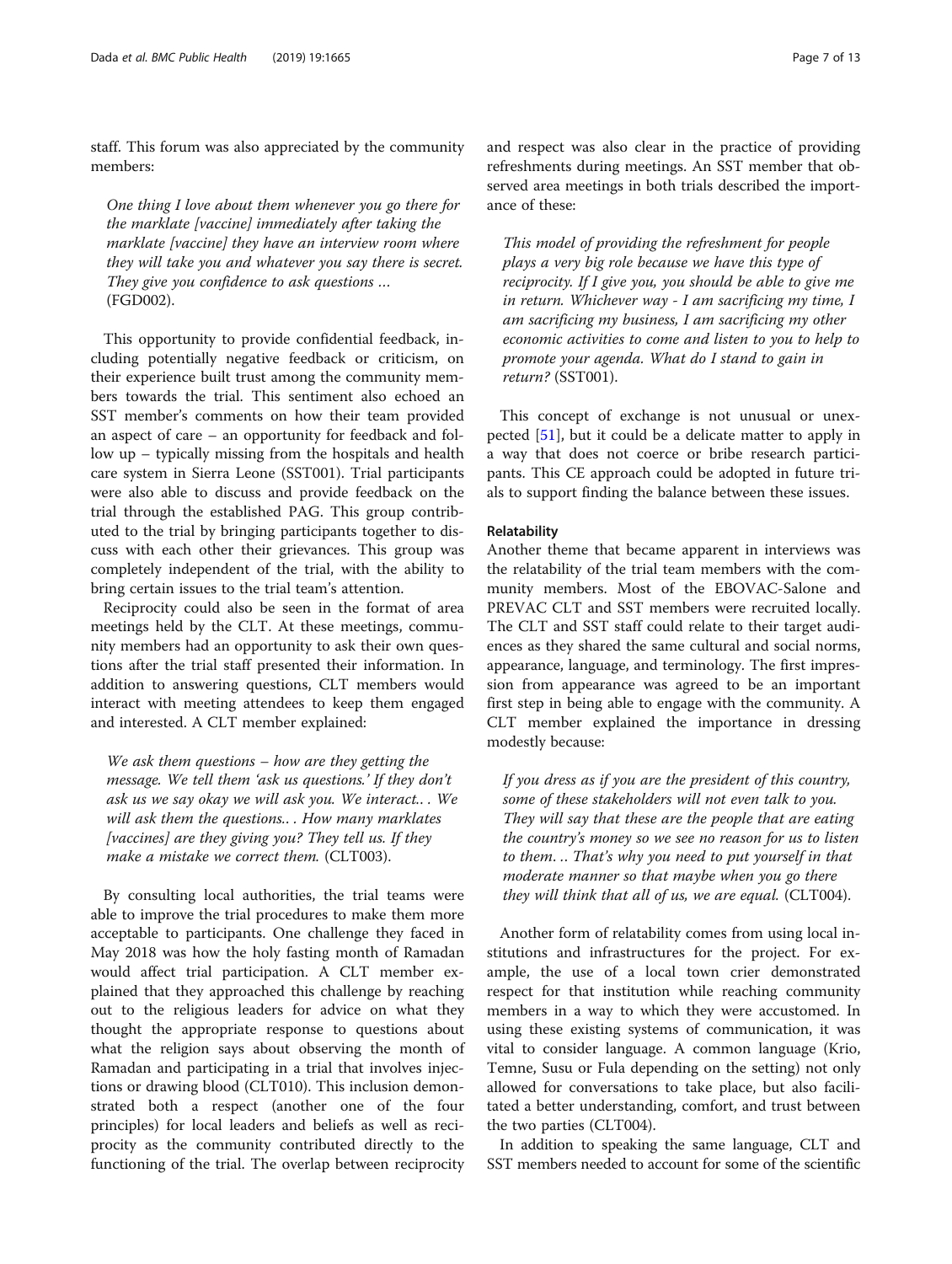terminology used to explain the trial. An SST member highlighted the need to break down complicated or scientific terminology into relatable terms (SST001). One example of this that was observed throughout the interviews was the use of the word "marklate" instead of "vaccine" or "injection." Between 1988 and 1990, there was a national campaign to eradicate polio from the country [[54](#page-12-0)]. This large-scale campaign and the "polio marklate" were relatable experiences for the community members. Because the people were more familiar with that word, it became a term frequently used by both trial staff and community members to refer to the experimental Ebola vaccines. Another example was that there was no local term for meningitis. Instead, a CLT member said they would explain the condition and its symptoms without calling it 'meningitis' as this was not a familiar word (CLT003). Employing appropriate language and terminology could be a considerable challenge when discussing nuances in a 'naïve community' with no experience in biomedical research.

Relevant examples and simple metaphors were another way the CLT members related to community members in order to convey their message. When community members questioned the extensive screenings required before administering the vaccine, CLT members explained how a doctor in a hospital would run tests to confirm diagnosis if they were ill because this was an experience with which they were familiar (CLT005). A vaccine trial was a new experience in the community and so the CLT needed to explain that they were testing the vaccine being administered. A CLT member said they would mention existing vaccines that the community knew and would explain that these vaccines went through similar processes around the world before they could be dispensed in their own communities (CLT010).

Focus group participants confirmed that the CLT members gave clear information with a relatable football metaphor that they could understand (FGD002). One SST member described the value of this strategy to justify why staff members were not taking the experimental vaccine:

People want to hear not just explanations, but practical examples. That will force them to believe. For example, you set up the scenario of a footballer and a referee. In a football match, you cannot be referee and at the same time, play the match. What will happen if you play a foul that leads to a penalty kick – would you blow that whistle? Any time this kind of example is made, you will see people laugh. You will see them nodding their heads, nodding their heads in acknowledgement. (SST001).

Finally, this relatable demeanor and language was complimented with visual aids. To respond to the concerns over blood sampling, the CLT brought the test

tubes used at the clinic to the area meetings. They filled a test tube with water and poured the tube's contents into their hands to demonstrate the small volume that would be collected. In each FGD, participants recalled this display when asked about the type of information they received at area meetings.

#### Relationships

The next principle highlighted throughout the interviews was the emphasis on relationships in these communities. Both staff and community members expressed the value of family and friend relationships in Sierra Leone. Two CLT members explained their roles would not have been as effective had they been strangers to the local community because the fact that the people knew and trusted them was important in delivering their messages about the trial (CLT005, CLT003). This high value on relationships was why it was important for trial staff to be recruited locally. Local residents hired for CE work had already established both relationships and reputations within the community that primed them for effective trial message delivery. Multiple SST members agreed that local staff was important for the trial to succeed (SST001, SST004).

An additional benefit of local staff was the connections they brought. A CLT member explained that their "relationship between we the community liaison and the paramount chief, the heads of different areas, is very cordial because most of the stakeholders, they are our parents" (CLT008). This was acknowledged by community members as well and given as one of the reasons they trusted them. In Mambolo, an FGD participant explained:

Some of them are related to stakeholders here, some came from ruling houses, so as a matter of fact, there is that trust […] that confidence in them and like the previous speakers said, some of them are our former school pupils and some of them have attained higher education. So, with all of that, there is that confidence and trust to accept whatever information they brought us. (FGD001).

This speaker mentioned the value of not only the CLT members' relatives' reputations but also their own. Growing up and interacting with the community throughout their lives gave them the credibility to approach their neighbors for the purpose of the trial. This idea was echoed in a Kambia FGD as well:

We trust them because they are native born of Kambia and we know them. We know that they cannot take us somewhere where we will lose our lives... Everyone is related to each other and they cannot contribute to trouble for each other. Brothers and sisters always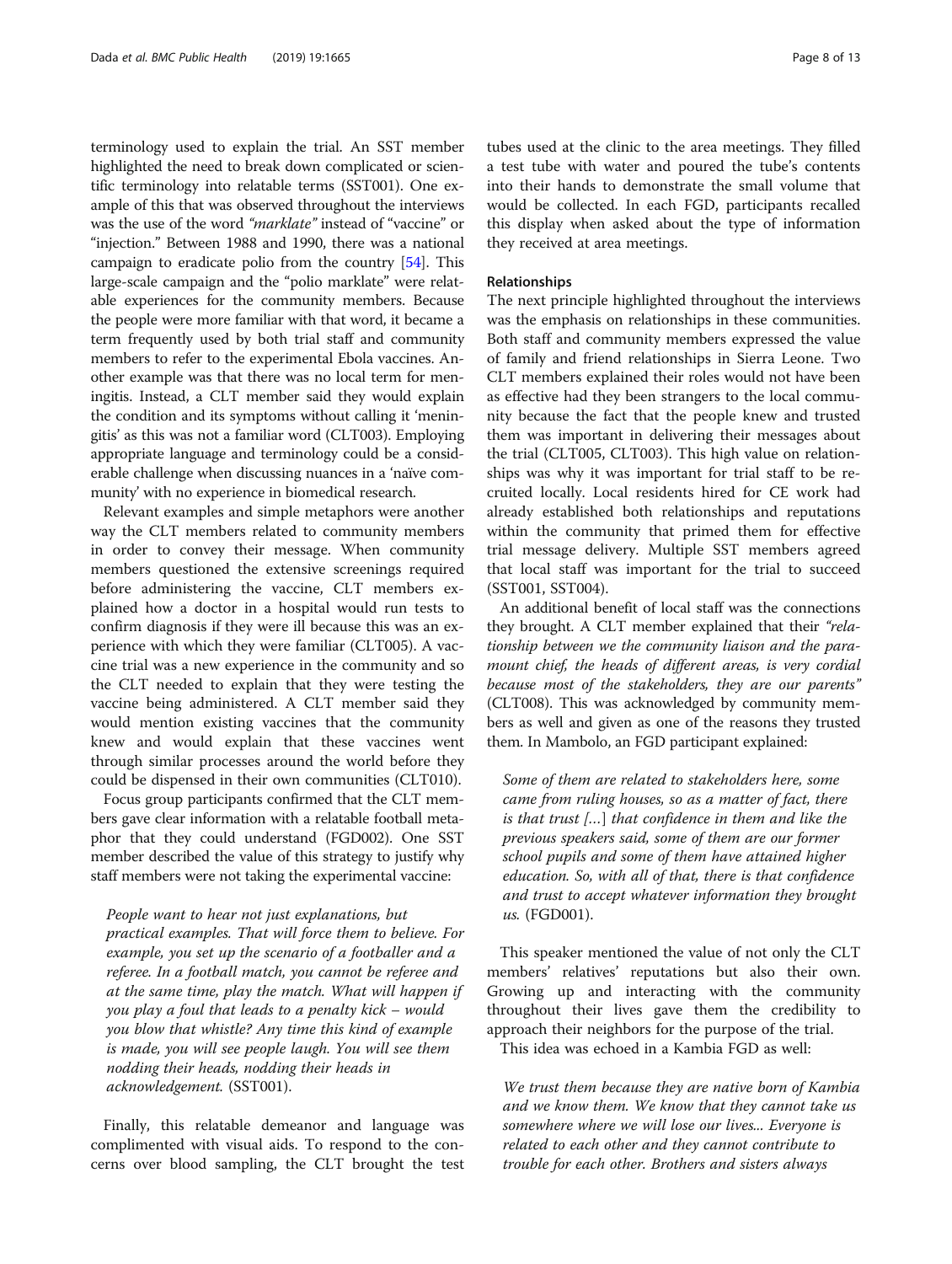bring good thing for each other. So, that is why once I see them, I am always ready to listen to them. (FGD002).

This agreement featured another example of the strong sense of family and relationships in these communities that was apparent in observing community area meetings and FGD dynamics. This attitude and regard for others as "uncle, auntie, son, daughter" demonstrated both respect and a high regard for interpersonal relationships. For example, community members referred to elders or local authorities as "ma" or "pa" and to younger people as their own children. As one CLT member said, "When the people see me, they build up confidence because I am their son" (CLT008).

#### Respect

Respect is interwoven throughout the activities and examples of the other three principles and is an underlying factor in any engagement. The CLT and SST members needed to trust and respect the work of their colleagues. This was a common challenge in the beginning of the trial, with some SST members describing an initial tension between the CLT, SST, and clinical teams. One SST member explained this tension as a result of providing feedback on aspects of the trial that could include the behaviors of trial staff such as an error made in the clinic or a confusing statement described at a community meeting (SST005). These comments on actions trial staff did or did not take could then be perceived as a personal attack (SST001, SST002). Addressing this issue took time and patience; another SST member explained that more frequent training sessions and checkpoints between the different teams mitigated the tension (SST003). The mutual respect that eventually developed at these meetings allowed the teams to move forward together.

Trial team members stressed the importance of demonstrating respect to the community members in the areas they worked. A CLT member provided this scenario to illustrate the overlap between relationships, reputations, and respect:

First of all, one thing about community people, if you are indigene of this place, make sure you have respect for people. You need to have respect… Now when you have respect, here is a village area, so when you greet somebody you do not call them by names, you call them my uncles, my auntie, my grandmother. With that respect, when they see you my son, my daughter, have this bucket go and find water for me. My son, please come and help me pound this rice. My son, today I have work in my farm, please go and help me. From that, people build up confidence in you. That you are a son or a daughter that have respect for them. (CLT008).

The CLT members believed they were respectful by answering the questions of community members and through greeting people in the typical custom with handshakes instead of handwaving from a distance (CLT009, CLT010). Community members and local leaders agreed that these behaviors and how the staff carried themselves showed that the trial teams respected them. In one FGD, community members explained that a disrespectful person would not be accommodating and approachable, but the CLT and SST staff were always polite and encouraging (FGD002). Another participant expressed an appreciation for the way trial team members were receptive to any comments they wanted to share and would respond in a respectful tone and manner (FGD002).

In addition to this behavior at the area group meetings, community members felt the time trial team members would take to visit them at their own homes to answer questions demonstrated their respect (FGD003). Ensuring confidentiality in these one-on-one conversations became another way to show respect for the community members. When an SST member heard a rumor or concern that needed to be corrected, they only reported the area where the rumor was circulating rather than the individual who conveyed it (SST003). This respect for privacy encouraged community members and trial participants to continue to be open with their feedback or criticism of the trial when speaking with the SST.

When asked if the community members respected the trial team members in return, there was a resounding unanimous agreement. When questioned why they respected the trial team members, one participant aptly reported:

Because this is just like if you don't want yourself to be slapped by someone, don't slap anyone [laughing …]. So if you respect somebody, somebody will respect you in return. They have already given us our own respect, why don't we give them the same respect? (FGD002).

Respecting the existing power hierarchies and structures of the community was imperative for the program because of the high respect community members had for their local authorities and leaders. The CLT understood that it was crucial for important stakeholders to be actively involved in order for the rest of the community to be willing to listen (CLT008). An SST member further explained that "the local authorities must not be seen to be sidelined. They must be seen to be taking the center stage, because our people impose high trust on these local authorities" (SST001). This respect for local leaders also aided the trial when a key leader of Kambia became a trial participant. Community members in both Kambia and Mambolo cited this example as one of the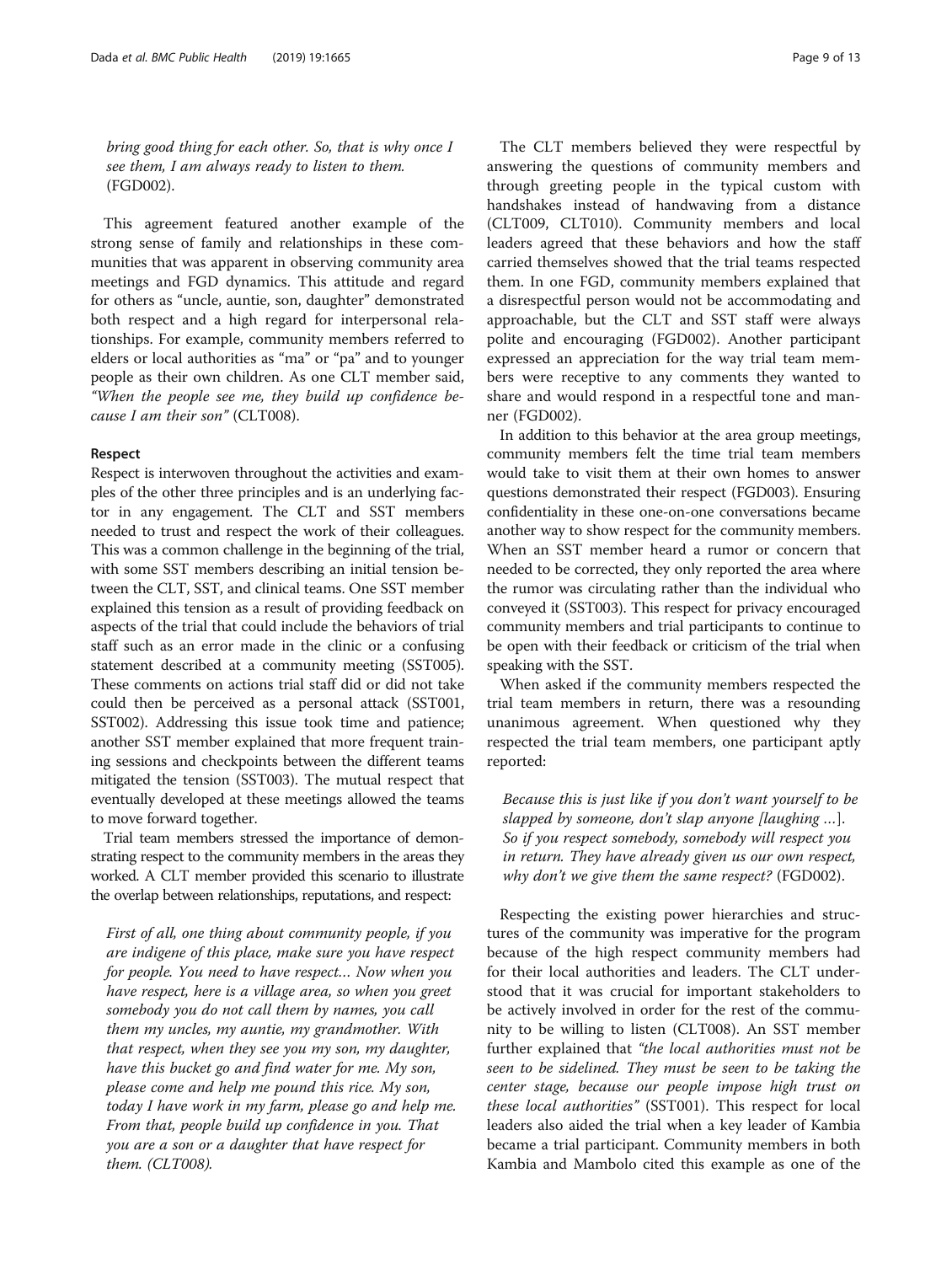reasons they believed that the trial was not malicious. Seeing an individual of such high status and regard taking the experimental vaccine had a noticeable influence on the perceptions of the trial.

The trial team members exhibited their respect for the local leaders not only by reaching out to them first, but also by having them set the times and terms of their meetings. They also made sure to acknowledge the relevant customs and traditions in the community. One CLT member gave the example of bringing a small token to the chief as a sign of respect to him and to the local customs (CLT010). While this custom would be a sign of respect in this community, in some settings, it could also be misconstrued as a bribe. This is one example of a challenge in maintaining a balance between respecting customs and practicing appropriate research ethics.

#### **Discussion**

This research explored the application of a CE program in two Ebola vaccine trials in Sierra Leone, primarily through the perspectives of the people implementing it. While this study set out to find barriers and facilitators to such CE, it mainly found patterns in qualities that served as facilitators in this specific CE program. Similar to other biomedical research programs with CE components, this collaborative model delivered by the EBO-DAC/EBOVAC partnership allowed the trial to consider community perceptions and adapt its practices accordingly [[4,](#page-11-0) [8](#page-11-0), [15](#page-11-0), [26](#page-11-0), [50,](#page-12-0) [55\]](#page-12-0). While the EBOVAC-Salone and PREVAC trials were implemented in different time periods and geographic settings, participants felt the distinguishing factor was that EBOVAC-Salone was one of the first clinical trials of its kind in the country, not that it was initiated during an ongoing outbreak.

If CE is as pivotal to epidemic recovery, preparedness, and response as Wilkinson et al. [\[1\]](#page-11-0) argue, it is useful that this study reveals four characteristics (reciprocity, relatability, relationships, and respect) that address complex social relations between trialists and community members. These findings are in line with the literature that point to relationships and respect as key aspects of a successful CE program. Analyzing the EBODAC/ EBOVAC CE approach used in the EBOVAC-Salone and PREVAC trials in Sierra Leone has shown that these two principles, along with relatability and reciprocity, could influence the success of a CE program. Whilst these characteristics have been identified as important in other literature [\[7](#page-11-0), [10](#page-11-0), [12](#page-11-0), [15](#page-11-0), [16](#page-11-0), [26](#page-11-0), [50\]](#page-12-0), this study has revealed the importance of using all four in conjunction. Additionally, this study considered the implementation of the CE model in an outbreak and post-outbreak setting and found that both drew on the same four principles.

From the narrative of the participants, the inclusion of the independent SST and CLT served in different capacities as a bridge between the trial and the community. While this overlap in the perceived role of the two teams was unintentional, this bidirectional flow of information and conversation was integral to reciprocity. The idea of a reciprocal link between a trial and a community is not a new one. Community advisory boards as well as other participatory research models are common in biomedical research [[26](#page-11-0), [50](#page-12-0)] and are predicated on a principle of reciprocity by requiring a form of direct involvement from the community. For the trials examined in this study, the separation of the SST and CLT is what fostered an equal and reciprocal relationship; for example, by allowing for independent and confidential exit interviews conducted by the SST.

To communicate effectively with the community, these teams used local languages, terminology, knowledge of social norms, and examples to be relatable and easily understood by the community. This quality of relatability builds off of the principle of mutual understanding outlined by the GPP [\[16\]](#page-11-0). Additionally, the recruitment of staff from the local communities where the trial would be implemented influenced their work during the trial but was also influenced by existing power dynamics and structure. Some studies have described the challenges of avoiding an asymmetrical relationship of power between the community and the trial [\[7\]](#page-11-0) or of understanding the distribution of power and the social hierarchical structure of a community itself [\[10,](#page-11-0) [12](#page-11-0)]. Previous research has shown the importance of positive relationships on a community's perception of biomedical research programs and how CE can be used to demonstrate respect and address public mistrust of biomedical research [[7](#page-11-0), [12](#page-11-0), [15](#page-11-0)]. The relevance of power was also clear in the emphasis on respect. The SST and CLT had to respect such power structures, for example by communicating via local leaders, in order to be heard by or have access to the community. Previous literature has found that demonstrating respect through CE has not only an ethical importance but also aids in the development of trust and encourages participation [\[7](#page-11-0)]. This is in line with the GPP highlighting respect as one of the guiding principles in stakeholder engagement [[16](#page-11-0)].

While these four concepts could aid in applying CE in biomedical research naïve communities, they also raise important considerations to be addressed. Though it was not explicit in the findings of this study, the high value of relationships in this CE program could be problematic. For example, understanding community 'leadership' and power dynamics can pose challenges in the identification of and respect given to key 'stakeholders' in the community [\[38](#page-12-0)]. In the community of Kambia in Sierra Leone, it is notable that these power structures were not necessarily straightforward and it was imperative to understand these nuances in order to effectively engage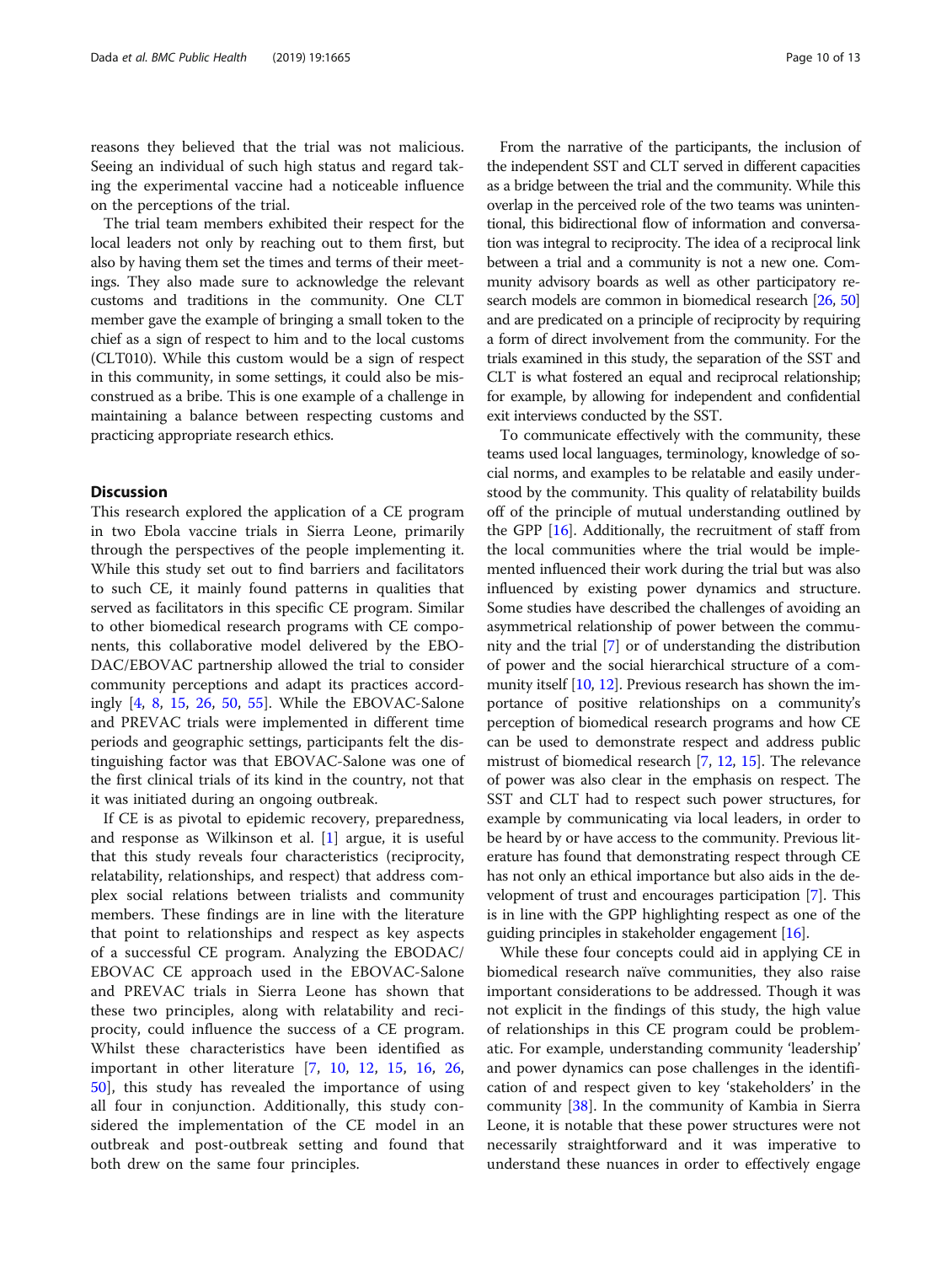<span id="page-10-0"></span>with the community [[38\]](#page-12-0). There is some indication from this study that connections to family or previous relationships with local leaders were influential to the teams' work and rapport with the community. It may be useful in the future to consider how this could then influence the dynamics of power, representation, and privileged access to staff or resources.

These considerations can be further expanded to the use of CE in general. There is a great deal of momentum behind supporting CE in biomedical research, and in outbreak response settings as well. However, the unusual circumstances and challenges of emergency settings must not be overlooked or generalized in attempting to fit a CE program to the response. Many in the field have already pondered questions such as: at what point do trialists engage the community and to what degree? How do we balance what may seem to be conflicting priorities of clinical care, biomedical research, and open communication? How do we manage power and fairness in an emergency health setting that is inherently unfair? How does CE interact with existing power imbalances or resource inequities? [[16](#page-11-0), [23,](#page-11-0) [56](#page-12-0), [57](#page-12-0)] These questions and challenges cannot be addressed with a 'one size fits all' model; further research is needed to look at the impact of CE that incorporates the Four R's on the process, priorities and power of engagement.

#### Limitations

The scope, both in time and resources, of this study served as a limitation affecting both sample size and data collection. While data saturation was achieved among IDI participants (demonstrated by the repetition among responses), it could have been useful to speak to a wider audience of community members and trial participants to gain a better understanding of their perceptions of the trial and its CE activities. Additionally, it is possible that participant bias may have been present in some of this study's participants' responses given their roles as staff on the EBOVAC-Salone and PREVAC trials. Because of their positions, participants may have been inclined to answer questions in a more positive light.

Another limitation not foreseen was the delay of the PREVAC trial. The trial launch was originally planned for early 2018 but did not actually roll out until just a few weeks before data collection began. This delay meant that CLT members and Mambolo community members did not have as much experience with the trial or messaging as was expected. Additionally, because individual interviews were conducted in English, some nuance in responses may have been lost that would have been differently expressed in a native tongue. Another limitation came from the phrasing of certain questions. Interview topic guides were reviewed with the assistance of the SST in Sierra Leone to check for technical words or phrases that would not be clear for interview participants. Despite this, some interviews still had the occasional misunderstanding. In some instances, rephrasing a question or providing examples of potential answers may have biased the response through unintentional leading of the participant. Future studies would benefit from testing the questions a priori and using local languages during interviews.

#### Conclusion

In conclusion, the CE approach delivered through the EBODAC/EBOVAC partnership depended on trust established between the teams and community members that was reciprocal, relatable, relational, and respectful. These are qualities that have been mentioned in the existing literature on CE, but not as one comprehensive framework that could foster trust and therefore effective engagement. Furthermore, the 'Four Rs' could also be further developed as a tool to benchmark effective community engagement; to do so would require additional work to ensure the creation or adaptation of appropriate indicators for monitoring. While some of these findings may be significant to the setting in Sierra Leone and the Ebola vaccine trials or may be influenced by some of the limitations in this study, it is hoped that these Four R's could facilitate CE in other settings and strengthen disease preparedness activities. Furthermore, gaps in the literature also call for more in-depth research to be conducted on effective models of CE for both global health emergency and disease preparedness settings.

#### Supplementary information

Supplementary information accompanies this paper at [https://doi.org/10.](https://doi.org/10.1186/s12889-019-7978-4) [1186/s12889-019-7978-4.](https://doi.org/10.1186/s12889-019-7978-4)

Additional file 1. IDI and FGD interview guides.

#### Abbreviations

CE: Community engagement; CLT: Community liaison team; EBODAC: Ebola Vaccine Deployment, Acceptance and Compliance; EVD: Ebola virus disease; FGD: Focus group discussion; IDI: In-depth interview; IMI: Innovative Medicines Initiative; PAG: Participant advisory group; SST: Social science team

#### Acknowledgements

The authors would like to acknowledge the critical translation and transcription assistance of Maseray Fofanah and Gibril Gottor. Additionally, the authors would like to thank Thomas Mooney for his instrumental help and guidance as well as Richard Barke and Samantha Vanderslott for their helpful review and comments on the manuscript. Finally, this study would not have been possible without the collaboration and support of the EBOVAC-Salone and PREVAC trial teams and staff as well as the community members in Kambia and Mambolo, Sierra Leone. The authors would also like to acknowledge the partners of the EBOVAC/EBODAC collaboration: Heidi Larson, Deborah Watson-Jones, Brian Greenwood, and David Ishola. This project was conducted to contribute to Objective 6 of the African Coalition for Epidemic Research, Response, and Training (ALERRT) consortium by generating evidence on engagement processes in different communities in Sierra Leone.

#### Authors' contribution

All authors (SD, GM, AM, SL) were involved in the development and conception of this paper. SD was responsible for collecting and analyzing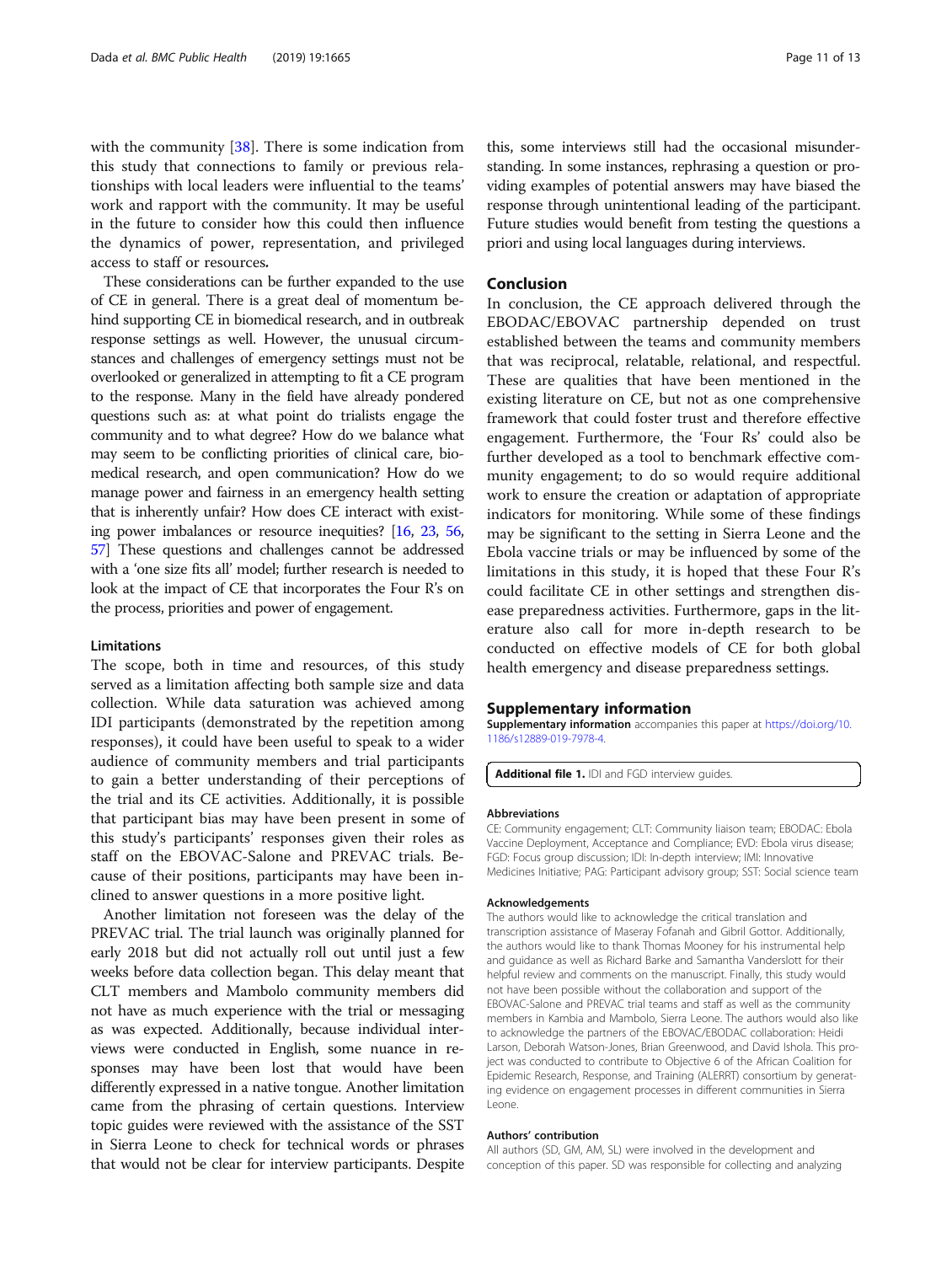<span id="page-11-0"></span>data and drafting this manuscript. All authors (SD, GM, AM, SL) were involved in revising and editing the draft manuscript. All authors (SD, GM, AM, SL) read and approved the final manuscript.

#### Funding

This project was funded by the Royal Veterinary College Student Research Project fund and the London School of Hygiene and Tropical Medicine Travel Grant scheme. This project has also received funding for publication from the ALERRT consortium. ALERRT is part of the EDCTP2 programme supported by the European Union under grant agreement RIA2016E-1612. ALERRT is also supported by the United Kingdom National Institute for Health Research.

The EBOVAC and EBODAC projects have received funding from the Innovative Medicines Initiative 2 Joint Undertaking under grant agreement No 115854. This Joint Undertaking receives support from the European Union's Horizon 2020 research and innovation programme and the European Federation of Pharmaceutical Industries and Association. The aforementioned funders had no role in study design, data collection, analysis, interpretation, or writing of this study.

#### Availability of data and materials

In order to protect the privacy of research participants, the raw qualitative data for this project will not be publicly available.

#### Ethics approval and consent to participate

This study protocol obtained ethics approval from the local Office of the Sierra Leone Ethics and Scientific Review Committee as well as of the London School of Hygiene and Tropical Medicine. All participants for the study were volunteers and received participant project information sheets. Participants provided written consent or their thumb-print along with an impartial witness's signature. All interviews have been anonymized.

#### Consent for publication

Participants gave consent for quotes to be included in this report.

#### Competing interests

The authors declare that they have no competing interests.

Received: 2 July 2019 Accepted: 20 November 2019 Published online: 11 December 2019

#### References

- 1. Wilkinson A, Parker M, Martineau F, Leach M. Engaging 'communities': anthropological insights from the west African Ebola epidemic. Philos Trans R Soc B. 2017;372(1721):20160305.
- 2. Ahmed SM, Palermo A-GS. Community engagement in research: frameworks for education and peer review. Am J Public Health. 2010;100(8):1380–7.
- Dickert N, Sugarman J. Ethical goals of community consultation in research. Am J Public Health. 2005;95(7):1123–7.
- 4. Aggett S. Turning the gaze: challenges of involving biomedical researchers in community engagement with research in Patan, Nepal. Crit Public Health. 2018;28(3):306–17.
- MacQueen KM, Bhan A, Frohlich J, Holzer J. Sugarman J, the ethics working group of the HIVPTN. Eval Community Engage Global Health Res. 2015;16:44.
- Tindana PO, Singh JA, Tracy CS, Upshur REG, Daar AS, Singer PA, et al. Grand challenges in Global Health: community engagement in research in developing countries. PLoS Med. 2007;4(9):e273.
- 7. Holzer JK, Ellis L, Merritt MW. Why we need community engagement in medical research. J Investig Med. 2014;62(6):851–5.
- 8. Moreno-John G, Gachie A, Fleming CM, Napoles-Springer A, Mutran E, Manson SM, et al. Ethnic minority older adults participating in clinical research: developing trust. J Aging Health. 2004;16(5 Suppl):93s–123s.
- 9. Attree P, French B, Milton B, Povall S, Whitehead M, Popay J. The experience of community engagement for individuals: a rapid review of evidence. Health Soc Care Community. 2011;19(3):250–60.
- 10. McCoy DC, Hall JA, Ridge M. A systematic review of the literature for evidence on health facility committees in low- and middle-income countries. Health Policy Plan. 2012;27(6):449–66.
- 11. Fregonese F. Community involvement in biomedical research conducted in the global health context; what can be done to make it really matter? BMC Med Ethics. 2018;19(Suppl 1):44.
- 12. Yarborough M, Edwards K, Espinoza P, Geller G, Sarwal A, Sharp R, et al. Relationships hold the key to trustworthy and productive translational science: recommendations for expanding community engagement in biomedical research. Clin Trans Sci. 2013;6(4):310–3.
- 13. Marsh V, Kamuya D, Rowa Y, Gikonyo C, Molyneux S. Beginning community engagement at a busy biomedical research programme: Experiences from the KEMRI CGMRC-Wellcome Trust Research Programme, Kilifi, Kenya. Soc Sci Med (1982). 2008;67(5):721–33.
- 14. Lavery JV, Tinadana PO, Scott TW, Harrington LC, Ramsey JM, Ytuarte-Nuñez C, et al. Towards a framework for community engagement in global health research. Trends Parasitol. 2010;26(6):279–83.
- 15. Gikonyo C, Bejon P, Marsh V, Molyneux S. Taking social relationships seriously: Lessons learned from the informed consent practices of a vaccine trial on the Kenyan Coast. Soc Sci Med (1982). 2008;67(5):708–20.
- 16. UNAIDS/AVAC. Good participatory practice: Guidelines for biomedical HIV prevention trials 2011. 2011.
- 17. Kutywayo A, Yah CS, Naidoo NP, Malotana M, Dyani S, Mullick S. Implementing the good participatory practice guidelines in the girls achieve power trial in South Africa. SAGE Open. 2018;8(4):2158244018809149.
- 18. CPTR. Good Participatory Practice Guidelines for TB Drug Trials. Critical Path to TB Drug Regimens 2012. [https://www.cptrinitiative.org/resources/gpp-tb](https://www.cptrinitiative.org/resources/gpp-tb-resource-document/)[resource-document/](https://www.cptrinitiative.org/resources/gpp-tb-resource-document/).
- 19. Hankins C. Good participatory practice guidelines for trials of emerging (and re-emerging) pathogens that are likely to cause severe outbreaks in the near future and for which few or no medical countermeasures exist (GPP-EP). Geneva: World Health Organization; 2016.
- 20. Hannah S, Warren M, Bass E. Global implementation of good participatory practice guidelines for biomedical HIV prevention research: charting progress and setting milestones. Retrovirology. 2012;9(2):P240.
- 21. Baron D, Essien T, Pato S, Magongo M, Mbandazayo N, Scorgie F, et al. Collateral benefits: how the practical application of Good Participatory Practice can strengthen HIV research in sub-Saharan Africa. J Int AIDS Soc. 2018;21(Suppl Suppl 7):e25175.
- 22. Day S, Blumberg M, Vu T, Zhao Y, Rennie S, Tucker JD. Stakeholder engagement to inform HIV clinical trials: a systematic review of the evidence. J Int AIDS Soc. 2018;21 Suppl 7(Suppl Suppl 7):e25174.
- 23. Newman PA, Rubincam C, Slack C, Essack Z, Chakrapani V, Chuang D-M, et al. Towards a science of community stakeholder engagement in biomedical HIV prevention trials: an embedded four-country case study. PLoS One. 2015;10(8):e0135937.
- 24. Mack N, Kirkendale S, Omullo P, Odhiambo J, Ratlhagana M, Masaki M, et al. Implementing good participatory practice guidelines in the FEM-PrEP Preexposure Prophylaxis Trial for HIV Prevention among African Women: A focus on local stakeholder involvement. Open Access J Clin Trials. 2013;5:127.
- 25. Fairhead J, Leach M, Small M. Public engagement with science? Local understandings of a vaccine trial in the GAMBIA. J Biosoc Sci. 2006;38(1):103–16.
- 26. Marsh VM, Kamuya DM, Mlamba AM, Williams TN, Molyneux SS. Experiences with community engagement and informed consent in a genetic cohort study of severe childhood diseases in Kenya. BMC Med Ethics. 2010;11(1):13.
- 27. Statement on the 1st meeting of the IHR Emergency Committee on the 2014 Ebola outbreak in West Africa: World Health Organization; 2014 [Available from: <http://www.who.int/mediacentre/news/statements/2014/ebola-20140808/en/>.
- 28. Gire SK, Goba A, Andersen KG, Sealfon RSG, Park DJ, Kanneh L, et al. Genomic surveillance elucidates Ebola virus origin and transmission during the 2014 outbreak. Science. 2014;345(6202):1369–72.
- 29. Ebola Situation Report 30 March 2016: World Health Organization; 2016 [Available from: [http://apps.who.int/ebola/current-situation/ebola-situation](http://apps.who.int/ebola/current-situation/ebola-situation-report-30-march-2016)[report-30-march-2016.](http://apps.who.int/ebola/current-situation/ebola-situation-report-30-march-2016)
- 30. Pandey A, Atkins KE, Medlock J, Wenzel N, Townsend JP, Childs JE, et al. Strategies for containing Ebola in West Africa. Science. 2014;346(6212):991.
- 31. Galvani AP, Ndeffo-Mbah ML, Wenzel N, Childs JE. Ebola vaccination: if not now, when? Ann Intern Med. 2014;161(10):749–50.
- 32. Frieden TR, Damon I, Bell BP, Kenyon T, Nichol S. Ebola 2014 new challenges, new global response and responsibility. N Engl J Med. 2014;371(13):1177–80.
- 33. Kamradt-Scott A. WHO's to blame? The World Health Organization and the 2014 Ebola outbreak in West Africa. Third World Q. 2016;37(3):401–18.
- 34. Coltart CEM, Lindsey B, Ghinai I, Johnson AM, Heymann DL. The Ebola outbreak, 2013–2016: old lessons for new epidemics. Philos Trans R Soc B. 2017;372:1721.
- 35. Thiam S, Delamou A, Camara S, Carter J, Lama EK, Ndiaye B, et al. Challenges in controlling the Ebola outbreak in two prefectures in Guinea: why did communities continue to resist? Pan Afr Med J. 2015;22(Suppl 1):22.